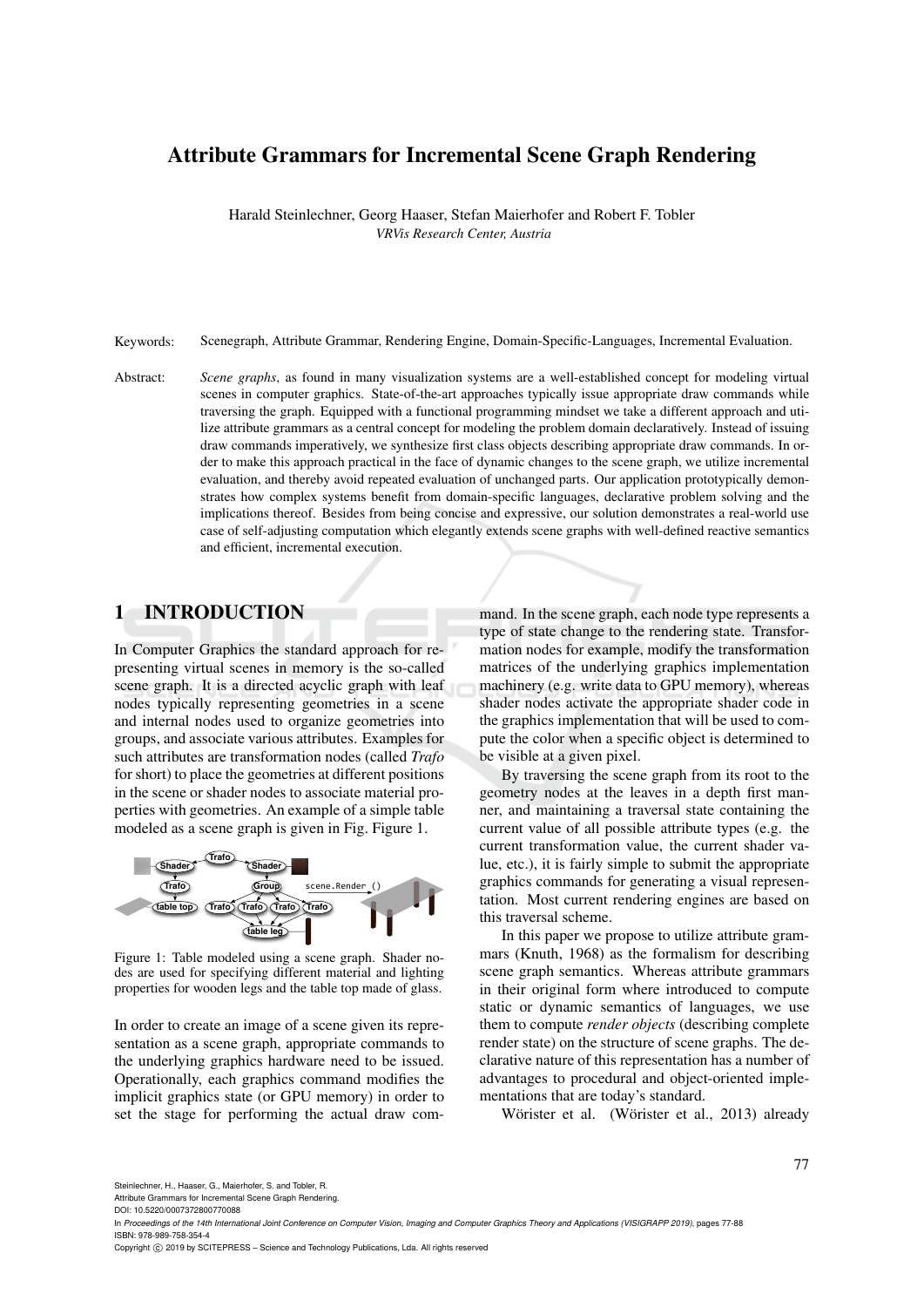used incremental attribute grammar evaluation as *motivation* for the incremental update mechanism of socalled render caches, a flat and optimized runtime replacement for scene graph parts. In contrast to our work, which builds on general purpose incremental evaluation and allows arbitrary dynamism, they use a hand-written traversal to generate render caches on specific points in the scene graph and use a dependency index to update caches on value changes, e.g. transformation changes.

In addition to composability (Swierstra, 2005), another vital advantage of attribute grammars is their well-founded declarative dataflow via attributes. Attribute grammars are well understood and allow for a wide range of optimizations such as fusing traversals (Swierstra et al., 1999) and incremental evaluation (Reps et al., 1983). Our main contributions are:

- We show that attribute grammars can be used to model scene graphs elegantly and concisely (Section 2.2), while maintaining extensibility in terms of data and operations<sup>1</sup>. By just adding a new type and necessary semantic functions (equations defining only the necessary attributes for the new node type, see Figure 3) scene graph systems can be extended easily for specific domains. Due to its declarative nature, our system allows for much shorter (in terms of code length) implementations and is easier to understand, since for example, attributes do not need to be passed explicitly. AN
- Attribute grammar semantics need to be lightweight and flexible in order to easily integrate with existing applications, infrastructure and data processing modules. To that end we introduce an embedded domain-specific language (EDSL) for authoring syntax and semantics of attribute grammars (Section 2.2).
- For highly dynamic data, we extend our system with incremental evaluation of dynamic values. In contrast to previous work, we use no specialized algorithm for incremental evaluation of attribute grammars, but base our algorithm on recent advances in the field of *self-adjusting computation* (Acar et al., 2002; Acar, 2005; Hammer et al., 2014).

Incremental evaluation is exposed via another EDSL (similarly to LINQ to SQL (Meijer et al., 2006; Syme, 2006)), which automatically generates a dependency graph while executing code. The underlying implementation (Hammer et al.,

2014) takes care of external input modifications (e.g. mouse moves) and re-executes only code paths affected by those changes. This is called *change propagation* and takes away the burden of explicitly handling changes and updates.

While hardware-accelerated rendering is roughly linear in the number of objects, traversal quickly becomes a bottleneck in non-trivial scene graphs, resulting in bad utilization of GPU resources (Wörister et al., 2013). Furthermore, traversal cost is proportional to the number of scene graph nodes, i.e. intermediate nodes used for factoring sub-graphs degrade performance of rendering even more. Although this is an inherent problem for scene graphs, due to incremental evaluation we pay for intermediate nodes only once at construction instead of each frame (Section 4.2). Finally, incremental evaluation of render objects goes hand in hand with work recently published in the field of high-performance rendering (see Section 2.3), works for arbitrary changes and requires no manual placement of render caches.

In our evaluation, we show that attribute grammars combined with incremental computation indeed solve aforementioned problems in an elegant way and with promising performance characteristics (Section 4). The incremental approach allows to track changes and perform low level GPU optimizations such as command buffer (Khronos Group, 2016) rerecording only when necessary. Moreover, we think that this work is a step towards filling the gap between low-level optimizations for efficient rendering and domain specific languages for scene representation and interaction (see Figure 4).

To summarize, the aim of this paper is to show the excellent interplay between attribute grammars, recent advances on incremental computation and advances in high-performance rendering.

# 2 OUR APPROACH: SELF-ADJUSTING AND SIDE-EFFECT FREE SCENE GRAPHS

The remainder of this paper is structured as follows: Section 2.1 shows how to compute a set of render objects, which later can be updated incrementally.

In Section 2.2 we use attribute grammars to compute a set of render objects declaratively. Section 2.3 shows how to update sets of render objects incrementally. Sections 3.1 and 3.2 introduce EDSLs for authoring attribute grammars and incremental computati-

<sup>&</sup>lt;sup>1</sup> note that the visitor pattern does not provide this extensibility due to the *expression problem* (Wadler, 1998; Torgersen, 2004)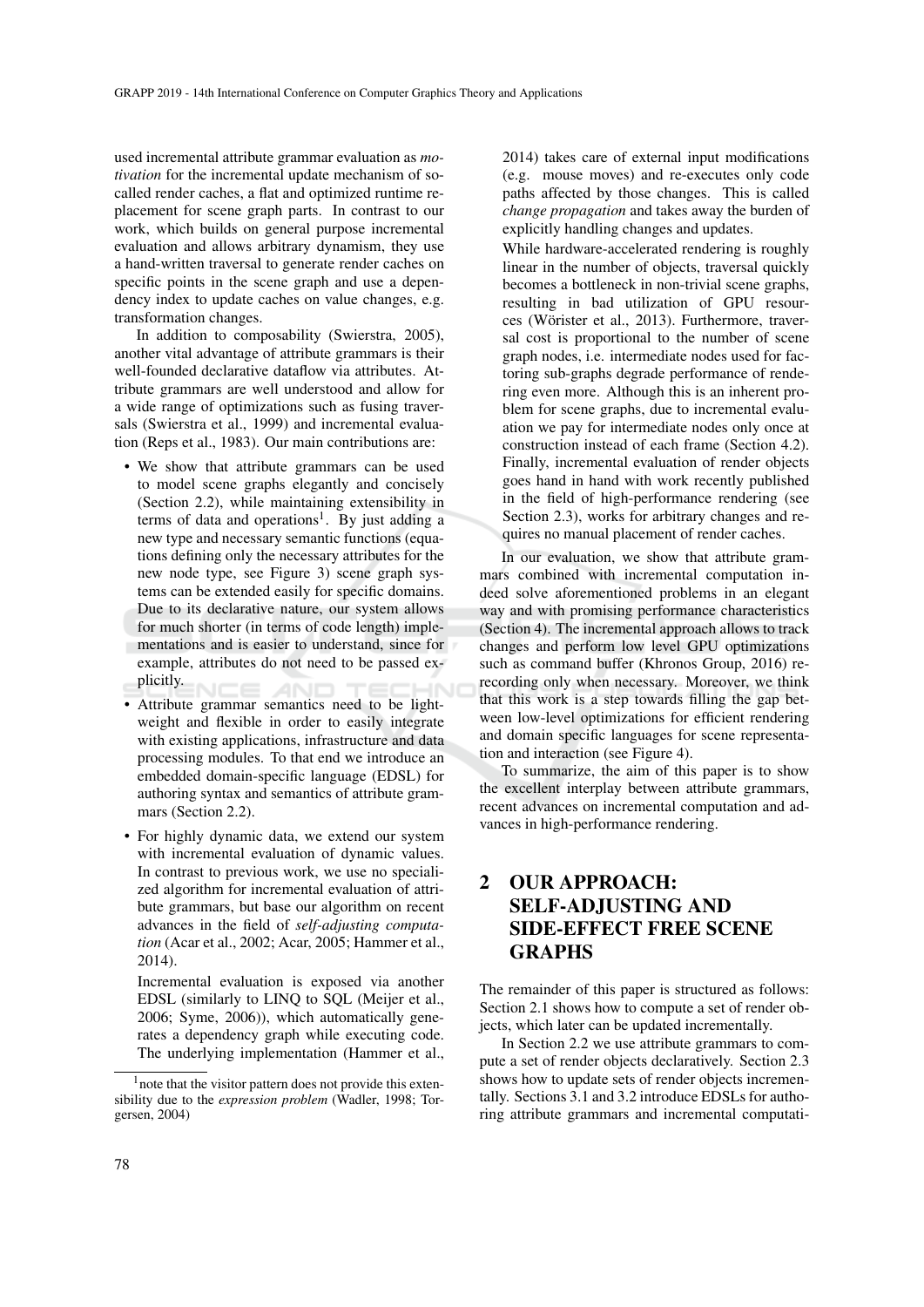ons. Finally, we put everything together (Section 3.3), evaluate and contrast our approach to related work (Section 4) and explain tradeoffs.

### 2.1 Computing Render Objects



Figure 2: Traditional scene graph traversal issues graphics commands while traversing. In functional programming by contrast, we compute a set of render objects (purely functional) which can later be interpreted in order to issue graphics commands to the graphics hardware.

The basic concept of our approach is to compute values representing draw commands instead of issuing many small graphics commands while traversing a scene graph (see Fig. 2). For each leaf node we compute a *render object* which captures all arguments required for issuing an appropriate draw call. This flattens the scene graph to a list and eliminates traversal overhead. In the last step, render objects are mapped to concrete GPU graphics commands, which can be directly issued to the GPU batch-style, eliminating more overhead. (Section 4) and explain tradectifs.<br>
2.1 **Computing Render Objects**<br>
2.1 **Computing Render Objects**<br>
2.1 **Computing Render Objects**<br>
2.1 **Computing Render Objects**<br>
2.1 **Computing Render Objects**<br>
2.1 **Computing Render Ob** 

# 2.2 The Scene Graph Grammar

Scene graphs typically use shared leaf nodes in order to reuse the same geometry in different contexts, i.e. with different attributes. A desk, to give a trivial example, might use a shared instance of the table leg for all table legs, rendered with different spatial transformations (see Fig. 1). Traditionally, attribute grammars operate on tree-like structures. Semantics for shared nodes however, need to be computed on each path, so attribute grammars naturally carry over to graphs, when instancing attributes per path.

The main point of our approach is to use attribute grammars for modeling scene graph semantics, solving the task of computing sets of render objects purely declaratively. Fig. 3 gives attribute grammar equations for computing a set of render objects. Note that, in practice render objects need to capture the transitive closure of arguments required for rendering



Figure 3: Attribution of a simple scene graph (top). Shader nodes propagate provided shader values (shader $_0$ , shader<sub>1</sub>) downwards, thus defining an inherited attribute. Geometry nodes produce rendering output by constructing a *render object* given its local geometry instance as well as the inherited shader attribute. Group nodes compute the union render object set, which in turn propagates towards the root node. This upward propagation makes sets of rendering objects a synthesized attribute. The text definition (bottom) shows attribute grammar equations in style of UUAGC (Swierstra et al., 1999) and reads as such: shader is an inherited attribute (flows downwards), e.g. for binary groups, the child's surface attribute is defined as the surface value valid at this point. RenderObjects is a synthesized attribute (is computed for sub graph, computed towards root), e.g. for geometry nodes, a render object set is computed by querying the inherited attributes shader and the geometry data contained in the geometry node itself.

# 2.3 Self-adjusting Computation for Reactive Scene Graphs

Attribute grammars allow for purely functional evaluation of scene graph semantics. Still, the synthesized set of render objects is immutable and needs to be recomputed periodically, if input attributes or scene graph properties change.

Incremental computation, which has been investigated for a long time (e.g. Ramalingam and Reps (Ramalingam and Reps, 1993) provide an extensive survey), is a solid foundation for updating program outputs incrementally, given some changes in its inputs. Although various approaches for incremental evaluation of attribute grammars have been proposed (e.g. (Reps et al., 1983; Hudson, 1991)), we aim for a more general approach, which composes cleanly with incremental algorithms outside the domain of the at-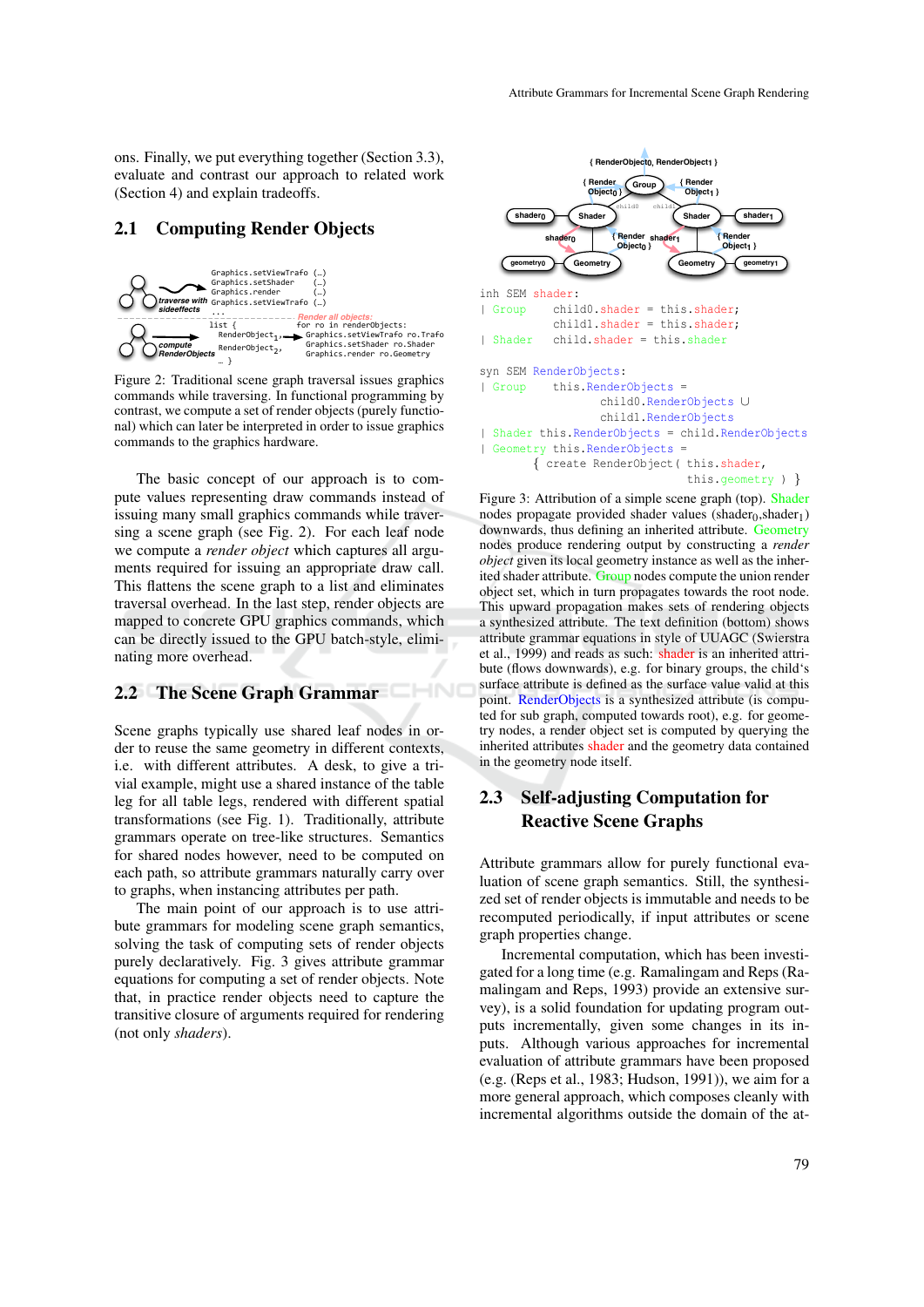| this paper |                |                   |                         |
|------------|----------------|-------------------|-------------------------|
|            | adaptively     | incrementalSet {  | <b>High performance</b> |
|            | compute        | $RenderObject1$ , | low-level optimizations |
|            | render objects | RenderObject,,    | (e.g. GPU render cache) |

Figure 4: Given the input scene graph, we compute the set of render objects and the underlying dependency graph. Whenever the input graph is modified, we automatically map those changes to changes in the incrementally maintained set of render objects. Subsequently, the incremental set can be used to optimize and issue graphics commands to the graphics hardware (e.g. using command lists (Jeff et al., 2015) or vulkan command buffers (Khronos Group, 2016) which only need to be re-recorded whenever the set changes).

tribute grammar semantics.

To our rescue, Acar et al. introduced *adaptive functional programming* (Acar et al., 2002), a framework for incremental evaluation of arbitrary (purely) functional programs. In their library, they support meta operations, for modifying inputs for adaptive computations. In a subsequent step, all output values are made consistent again by selective re-execution of affected parts, determined by the dynamic dependency graph. Their approach is particularly well suited for our use case, since minimal modification of semantic functions yields incremental versions thereof and the change propagation composes with other algorithms implemented in their framework.

In our work, we use an implementation of *adaptive functional programming* by lifting all dynamic values into modifiable cells and modify all semantic functions to work adaptively, by utilizing combinators operating on these cells.

As a result, we synthesize render objects once and update the resulting set adaptively (see Figure 4). This not only solves efficiency issues for scene graph traversal as updates can be performed in  $O(\Delta)$  instead of  $O(n)$ , where  $\Delta$  is the size of the change and *n* is the total size of the scene, but also provides huge potential for optimizing execution of graphics commands. The incremental set of render objects can be subscribed for changes and combined with low level optimizations such as command lists in OpenGL (Jeff et al., 2015) or command buffers (Khronos Group, 2016), which only need to be re-recorded when the incremental set was modified, or other whole-scene optimization methods, such as the incremental rendering VM (Haaser et al., 2015), were applied (see Fig. 4).

To summarize, our method adheres to the following concepts:

Separation of Effects. We keep rendering traversals pure (no side-effects) by synthesizing a set of *render objects* including all parameters required for rendering in a subsequent step.

- Declarative Formulation. By utilizing attribute grammars, our formulation is purely declarative. Furthermore, by using inherited and synthesized attributes we have clean semantics for data-flow within scene graphs.
- Incremental Evaluation. Above concepts allow for a clean and concise implementation of scene graphs. At first glance, the high-level abstraction has intrinsic cost when compared to hand-tuned traversals. However, this high abstraction provides opportunity for optimization. In fact, by utilizing *adaptive functional programming* and our declarative formulation, we can significantly speed up rendering by uncoupling rendering performance from scene structure: as we exactly know which parts of a computation have not changed, we can safely reuse previously calculated values.

## **IMPLEMENTATION**

Our implementation is part of a visual computing research platform and is used in several research prototypes, as well as for industrial projects. It targets .NET Core and is written mostly in *F#* and *C#*. Note that, our DSL for incremental evaluation uses *F#*'s *Computation expressions* (Petricek and Syme, 2014), which considerably improves readability, and maintenance of dependency graphs is completely transparent to the user.

#### 3.1 An EDSL for Scene Graphs

Usually, attribute grammar systems automatically generate executable code out of an attribute grammar description (e.g. Utrecht University Attribute Grammar Compiler (Swierstra et al., 1999), JastAdd (Ekman and Hedin, 2007)).

As an alternative, embedded domain-specific languages (EDSLs) have been proposed for authoring attribute grammars (Sloane et al., 2010). In contrast to generators, well-foundedness checks, such as undefined attributes, are hard to implement in embedded languages. Viera and Swierstra introduced an embedding in Haskell, which performs static analysis (type checking) of attribute grammar definitions (Viera et al., 2009).

Since we aim for interoperability with existing code we utilize an embedded domain specific language written in F#. Our implementation is entirely dynamic and supports on-demand extensions of data types and semantic functions. To accomplish this, we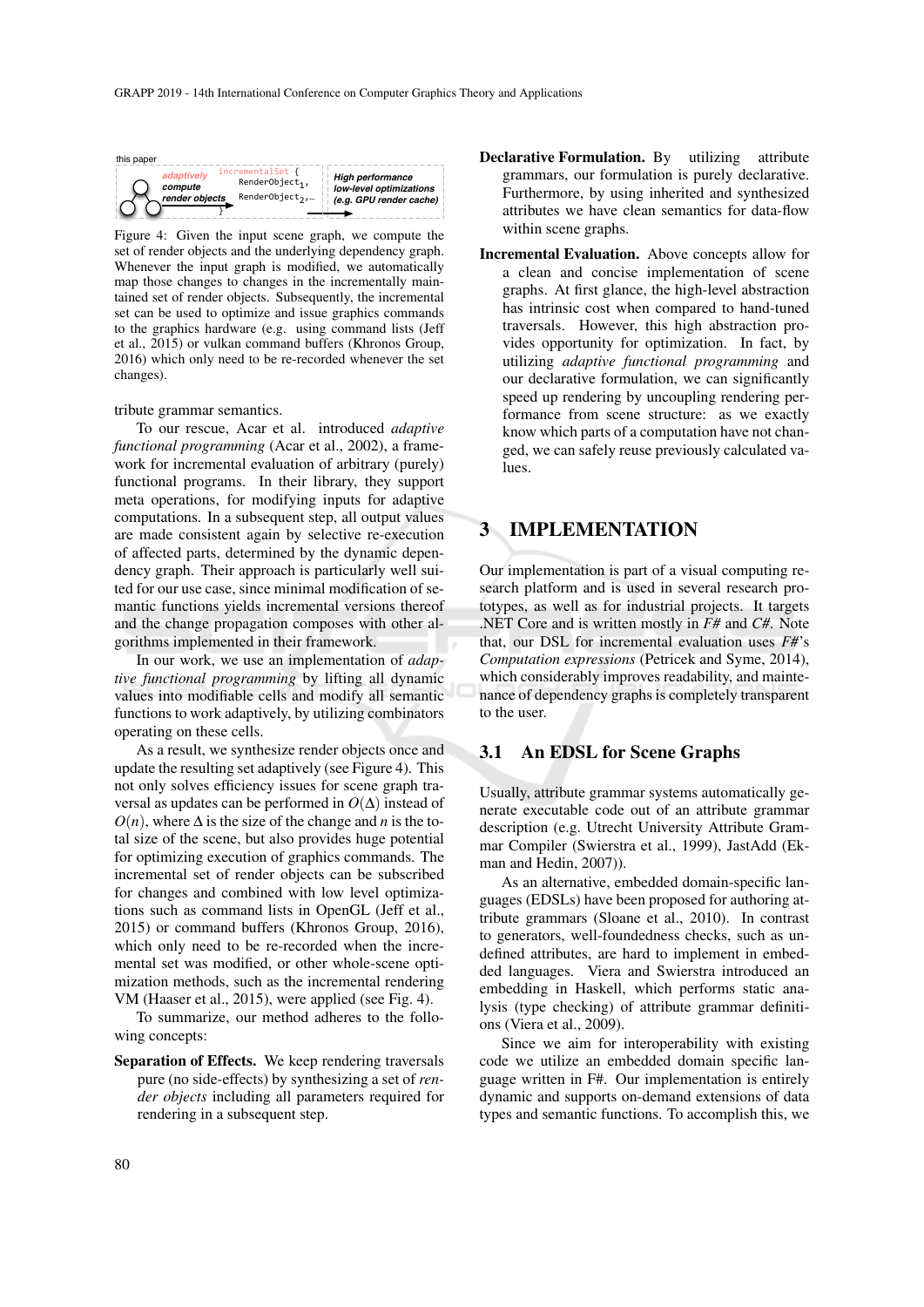scan for classes with specific annotations and register their member functions in a global table. On the API side, we use overloaded operators for accessing inherited and synthesized attributes. For querying attributes we use dynamically typed overloads of the ? operator. The signature is given in Figure 5, while the implementation can be found online<sup>2</sup>. Those operators are dynamically typed, i.e. the result type can be any type, but in practice, type inference works notably well as attribute lookups typically appear in rich type contexts and using an attribute implicitly declares its actual type. This is similar to having auto variables in C++ code.

Our implementation is rather naive. When computing a synthesized attribute, we successively look for matching semantic functions and traverse downwards while maintaining a stack of parent nodes. When computing the value of an inherited attribute, we search up through this path until we find the proper semantic function.

For encoding the syntax we use an object-oriented encoding. In this setting, each production becomes a separate class. This way we can easily add further productions later (simply by inheriting the base class). While for scene graphs we need to compute a set of render objects, we first present a toy example computing the sum of a linked list, in order to get familiar with syntax and semantics of our DSL. For reference, the grammar for linked lists in EBNF can be written as follows (here we use the ':' operator as separator for list items<sup>3</sup>): TECHN

```
\langle list \rangle ::= \langle nil \rangle| \langleinteger\rangle : \langlelist\rangle
```
Consider the purely functional implementation of a linked list in *C#* (which models the list syntax in an object oriented manner):

```
public interface List {} // base interface for all lists
// class for linked list nodes (value and next pointer)
public class Cons : List
{
public int Value; public List Rest;
public Cons(int value, List rest){
 Value = value; Rest = rest;
 }
}
public class Nil : List {} // the the end of the list.
```
The *F#* version (to get familiar with the syntax) looks like this:

```
type List = interface end // introduce syntactic form.
   \int in grammar notation, add a production: List :=
\leftrightarrow Cons(v, xs)
type Cons(v : float, xs : List) =
```
<sup>2</sup>Our implementation extended with real world concerns such as thread safety, can be found at https:// aardvark-community.github.io/ag-for-scenegraphs

<sup>3</sup> the syntactic expression would be:  $1 : 2 :$  nil, the *C#* equivalent: new Cons(1,new Cons(2,Nil())), the  $F#$  version: Cons(1, Cons(2, Nil()))

**interface** List **member** x.Rest = xs **member** x.Value = v add a production: List := Nil() **type Nil**() = **interface** List

The attribute grammar for computing the sum of a list can be written using equations operating on the syntactic nodes (in UUAGC syntax, as used in Figure 3):

syn SEM List: | Nil this.Sum = 0<br>| Cons this.Sum = this.Value + this.Rest.Sum

}

The definition for the synthesized attribute Sum reads as follows: For empty lists (Nil), the sum is zero. For Cons cells, we add the list value and the synthesized attribute computed for the tail of the list. By utilizing the dynamically typed question-mark operator as defined in Figure 5 the synthesized attribute Sum can be described as such:

```
[<Semantic>] // the attribute grammar implementation looks
              \frac{1}{2}, \frac{1}{2} antic attributes
type SumSem() =
    // each member corresponds to an equation in the \leftrightarrow attribute grammar.
    member x.Sum(cons : Cons) =
    cons.Value + cons.Rest?Sum()
    member x.Sum(nil : Nil) =
```
Note the similarity of the equations and our domain specific language implementation. Again, for clarity the *C#* version would look like:

```
mathic)
public class SumSem {
public int Sum(Cons cons) {
  return cons.Value + queryInhAttribute(cons.Rest, 'Sum');
 }
public int Sum(Nil nil) { return 0; }
```
The translation to *C#* reveals the implementation technique we use. Each question-mark operator triggers the resolution of the queried attribute. Note that there is huge optimization potential, since the underlying traversals can be fused together and inherited attributes can be passed efficiently (Reps et al., 1983; Hudson, 1991) and inherited attributes can be computed while traversing downwards (Rosendahl, 1992).

Similarly, inherited attributes which in traversalbased scene graph systems need to be tediously passed via traversal state objects can be accessed at any point in semantic functions. The underlying evaluating scheme automatically builds the necessary traversal functions.

# 3.2 Computation Expressions for Adaptive Computations

Although theory and implementation of incremental evaluation frameworks is outside the scope of this paper, we give a short overview.

Typically, variables in functional programming languages are immutable and thus cannot be changed after initialization. Most (functional) languages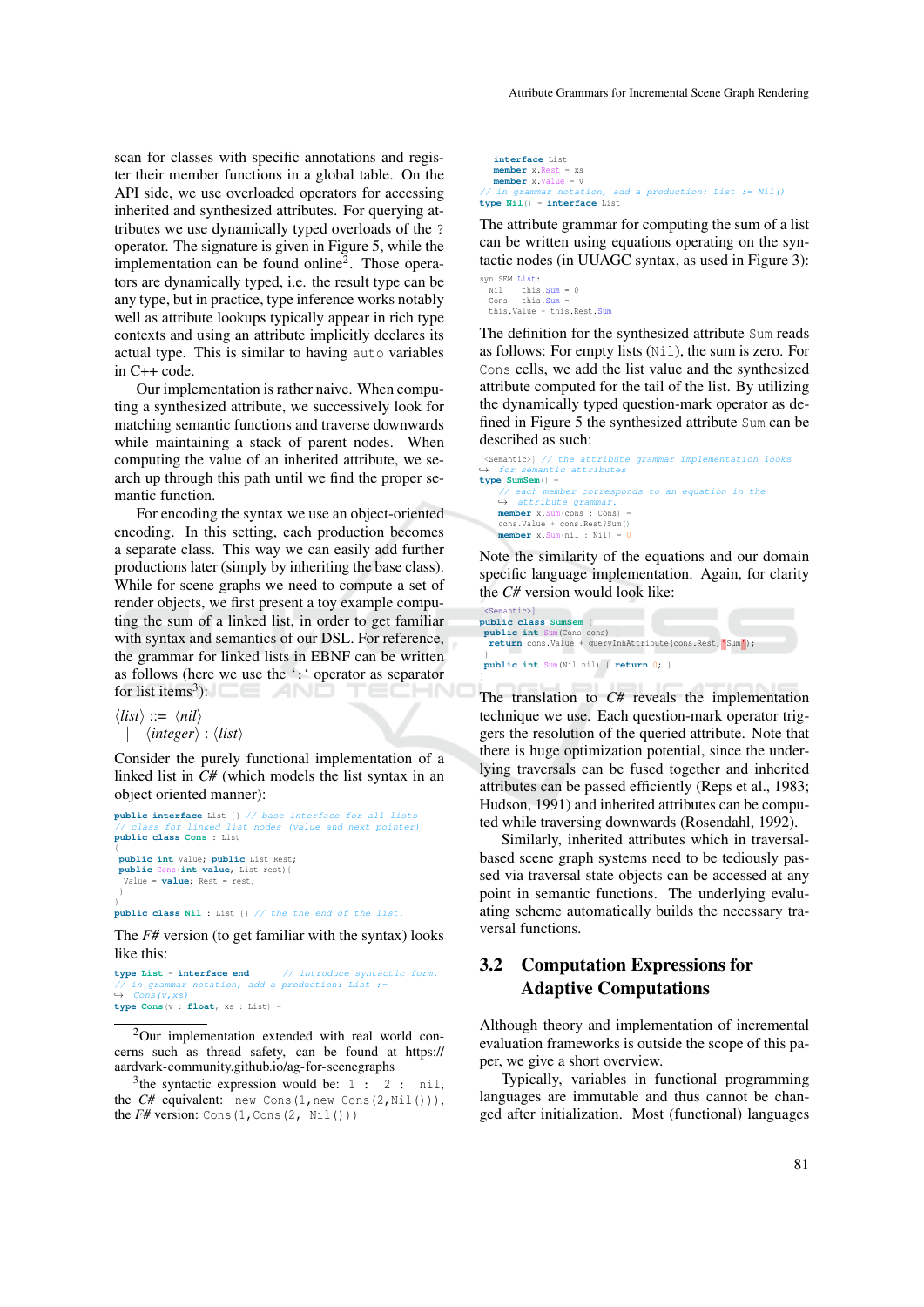(\* Queries some node for the attribute attribName. As convention for function types (unit-> 'a) we query synthesized attributes, where non-function types can be used for querying inherited attributes (in F# generic arguments are written as<br>→ lowercase letters with tick ' prefix), e.g. let a : AttribType = node?AttribName // Compute inherited attribute `AttribName` on some node: let b : AttribType = node?AttribName() // Compute synthesized attribute `AttribName` on some node: \*) **val** ( ? ) : node:**obj** -> attribName : **string** -> **'**a -- attribus<sub>ane</sub> . **sting** - a<br>bute to some syntactic entity, usage: node.Child?Attribute <- someValue \*) **val** ( ?<- ) : node:**obj** -> attribName : **string** -> **unit**

Figure 5: F# operations as entry-points for accessing attributes dynamically. Note, that these special operators are provided by the F# language and can be overloaded (similar to overloading  $\langle \cdot \rangle$  in C++). While ? is binary,  $\langle \cdot \rangle$  is a ternary operator, which can be used for overloading assignments. The operators also have special treatment in the compiler, since at call-site the user applies identifiers while at definition side those identifiers are bound to strings.

```
type ref<'a>() =
 member x.SetValue (v : 'a) = // sets internal value to v<br>member x.GetValue () = // reads current value of reference<br>→ (like dereference the value)
               \frac{1}{\sqrt{2}} reference type.
type aref<'a> =
 // One method to compute content of type 'a.
abstract member GetValue : unit -> 'a
// changeable, dependency aware input reference (e.g. user → input is stored in CRefs)
type cref<'a>() =
        ets internal value to v and propagate changes in the
 ,→ dependency graph
member x.SetValue (v : 'a) = ..
     interface aref<'a> with ...// implementation
type aset<'a> =
   abstract member GetSet : unit -> set<'a>
type cset<'a>() =
 member x.Add (v : 'a) = // add v to the setmember x.Rem (v : 'a) = // remove v from the set
```
Figure 6: API for reference cells and mutable sets (top) and dependency aware, i.e. adaptive versions (bottom).

however provide explicit data types for dealing with mutable cells (often called ref cells). Similarly to explicit reference cells, a central concept for incremental computation is to wrap modifiable data into a special type, called  $aref\langle a \rangle$  where 'a is the type contained in the cell<sup>4</sup>. With this mechanism all writes and reads can be enriched in order to maintain a dependency graph underneath. Those datatypes we refer to as *adaptive* data-structures. Our examples in this paper use *adaptive references* (often called *modifiable* in the literature). We distinguish between two kinds of adaptive references:

- adaptive references (aref), which represent a dependency tracked cell which is part of the dependency graph and describes either an intermediate result or the final result of an adaptive computation.
- changeable references (cref), which represent a dependency tracked cell but can be modified externally (i.e. has a public setter).

Although such adaptive references are sufficient to track modifications in arbitrary data-structures, it is **module Mod** = **let** map (f : **'**a -> **'**b) (a : aref<**'**a>) : aref<**'**b> = ... **let** bind (f : **'**a -> aref<**'**b>) (a : aref<**'**a>) : aref<**'**b> = .. .<br>20 readonly adaptive cell **let** constant  $(v : 'a)$  :  $\text{aref} \leq 'a$  = .  $input$   $cell$ **let** init (v : **'**a) : cref<**'**a> = .. **module CSet** = **let** init (l : **list**<**'**a>) : cset<**'**a> = // construct and  $\leftrightarrow$  initialize

Figure 7: Operators for adaptive references.



Figure 8: Dependency graph construction for  $let b = map$ f a. The map operator creates an output cell and adds a dependency graph edge into a's edge list. Whenever a gets modified we mark all successors to be out-of-date (have inconsistent value). Each time the user requests the actual value of an aref, the value needs to be recomputed as efficiently as possible (and the out-of-date flags cleared again).

often more efficient to provide special purpose implementations of standard data-structures such as, e.g. lists and sets (Acar et al., 2010). Since sets are indispensable in our use case we use a special purpose implementation (for transparency, an explicit sort-key needs to added to render objects) called aset and cset respectively. Stub implementations for mutable datatypes (reference and set) and their adaptive counterpart are shown in Figure 6.

The types  $\text{cref}$  <' a> and  $\text{cset}$  <' a> can be changed externally and trigger change propagation in the system. The types  $\text{aref} \leq \text{a}$  and  $\text{a} \text{set} \leq \text{a}$  serve as read only views on dependency graphs. For adaptive references there is one single additional operation (bind) required to describe arbitrary adaptive functional programs. Given an input cell of type aref<'a> and a function of type 'a -> aref<'b> the bind operator computes an output reference of type aref<'b>. This operation allows to dynamically switch between dependencies depending on the current value of an adaptive reference. A less expressive version of this operator is map which maps values of type aref $\langle$ ' a> to aref $\langle$ ' b> by applying the mapping function of type  $a \rightarrow b$ . The signature for the

<sup>4</sup> in *F#*, generic parameters are written in lowercase letters with tick (') prefix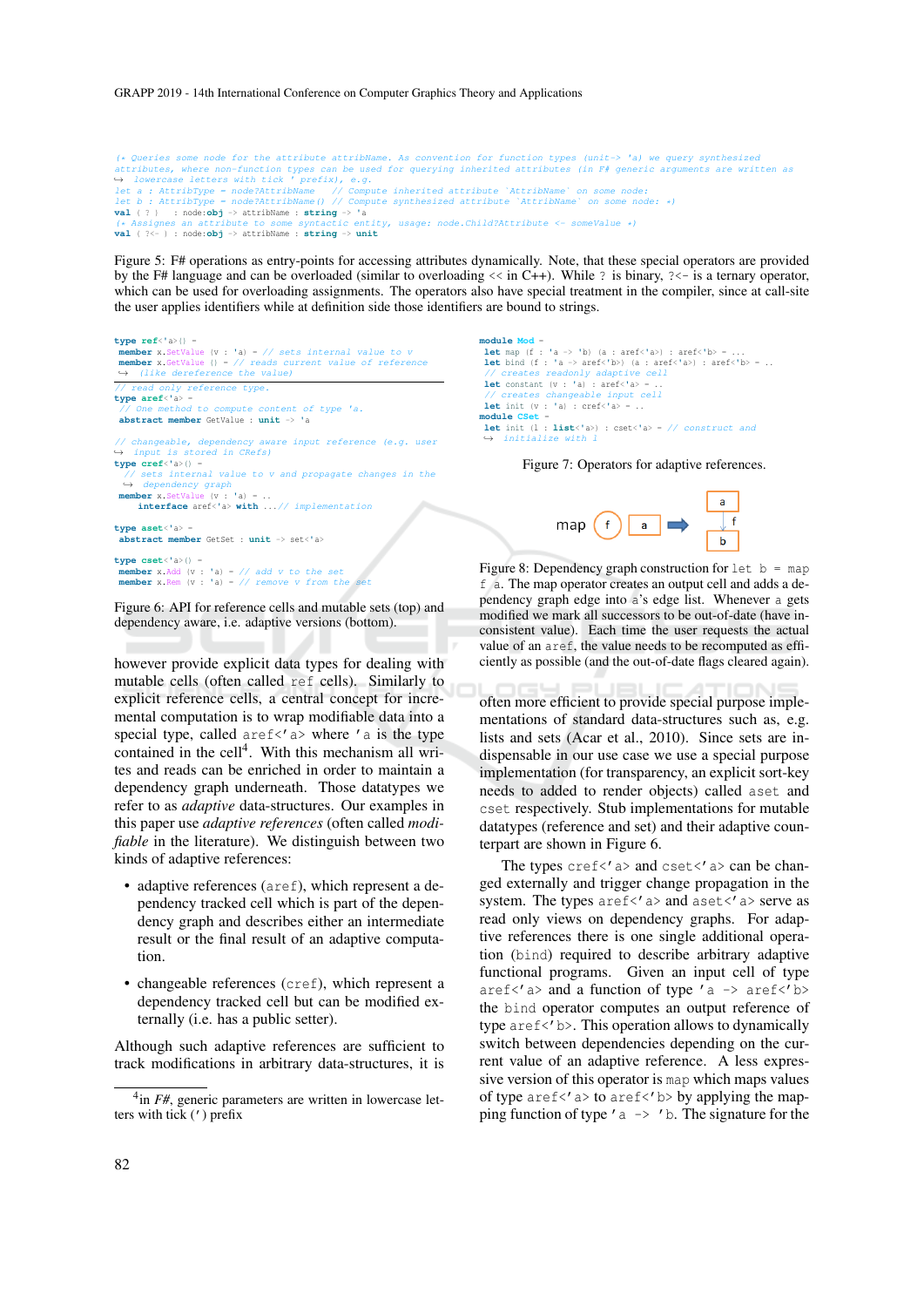**type Builder**() = ... // defines syntactic translation



Figure 9: *Computation expressions* provide a convenient way to write adaptive functions, even for more complex scenarios such as dynamic dependencies, where the value of another aref switches between dependency graph variants.

most common operators is given in Figure 7 with the map operator depicted in Figure 8.

Our internal implementation is based on out-ofdate marking, similar to Hudon's lazy change propagation strategy (Hudson, 1991). For re-evaluation we use eager out-of-date marking paired with lazy evaluation, based on the approach of (Hammer et al., 2014). For details on the implementation of such a framework we refer to the literature, e.g. (Acar et al., 2002; Acar, 2005; Acar et al., 2010; Hammer et al., 2014).

Inspired by Carlssons's monadic approach to selfadjusting computation (Carlsson, 2002), we use monads in order to make programming with incremental algorithms easier. To this end, we use *F#*'s *computation expressions* (Petricek and Syme, 2014) which provide syntactic expansion for monadic computations similarly to *Haskell*'s *do-notation* (Peyton Jones et al., 2003) or *LINQ* (Bierman et al., 2007). Most essentially, let! corresponds to monadic bind, which in our case reads the value of an  $aref \leq' a$  and computes a new one in its continuation.

Subsequently, we provide signatures in order to make our examples work and refer to our open source implementation for details. A computation expression builder for adaptive computations of our implementation can be defined as such:

```
type Builder() =
                  member x.Bind(m : aref<'a>, f : 'a -> aref<'b>) =
    Mod.bind f m
  member x.Return (v : 'a) =
    Mod.constant v :> aref< >
  member x.ReturnFrom(m : aref<'a>) = m
member x.Zero() = Mod.constant ()
```
Figure 10 (top) gives an example for aref's with expanded code (middle), and the dependency graph for a slightly extended example is shown in Figure 9.

In contrast to the *do-notation* which operates on monadic operations, computation expressions allow to overload practically all *F#* language constructs making them a perfect fit for providing first class support for lists (e.g. *for* loops). An example demonstrating adaptive sets (aset) and computation expression builder syntax is given in Figure 10 (bottom).

putation expression builder **let** adaptive = Builder()  $let test() =$ // creates an aref cell initialized with 1. **let** a = **Mod**.init 1 **let** plus1 = adaptive { // starts an adaptive block // adaptively reads value a into value a'<br>**let!**  $a' = a$ **let!** a**'** = a // returns (a'+1) and writes the result to plus1. **return '**a + 1 } **assert** 2 = plus1.GetValue() // force evaluates plus1 to 2 a.SetValue(2) // changes a to 2 **assert** 3 = plus1.GetValue() // force now evaluates plus1 to 3 **let** a = **Mod**.init 1 **let** b = **Mod**.init 2 **let** plus = adaptive { **let!** currentA = a // adaptively read a **let!** currentB = b // currentA has type int. **return** currentA + currentB // ordinary integer addition } **let** plusDesugared = // the same as plus **Mod**.bind (**fun** currentA -> **Mod**.bind (**fun** currentB -> currentA + currentB ) b ) a **let** aset = SetBuilder() .<br>ble set given a F# list **let** changeableSet =  $CSet$ .init $([1,2,3])$ <br>**let** mapped = aset { **let** mapped = aset { // use overloaded `for` syntax defined in builder **for** x **in** changeableSet **do** // aset provides an implementation of yield which // emits a value into resulting the adaptive set **yield** x + 1 } mapped.GetSet() => {2,3,4} // as side effect modify the input set changeableSet.Add 4 // force the output, observe updated output mapped.GetSet() =>  $\{2, 3, 4, 5\}$ 

Figure 10: Computation expression builder example for aref's (top), a simple example comparing the *builder* version with the expanded variant of the same code (middle) and an example involving aset's (bottom).

### 3.3 Putting Everything Together

Our attribute grammar implementation is based on an object-oriented encoding for specifying syntax. Given ISg (Interface for Scene graphs) being the base type for all scene graph nodes, productions have the form:  $ISg := \text{Render} \mid \text{Group} \ (...)$ TrafoApp (..).... In our OOP encoding the root production (ISg) can be defined as follows:

(\* emtpy base interface for all scene graph nodes \*) **type ISg** = **interface end**

The terminal production  $ISq := \text{RenderNode can be}$ described as:

(\* introduces class RenderNode implementing ISg interface ,→ \*) **type Render**() = **interface** ISg

One common pattern in scene graphs is to use applicators to apply a value to a given sub-graph:

**type IApplicator**<**'**a>(value : aref<**'**a>, child : aref<ISg>) = **member** x.Value = value **member** x.Child = child **interface** ISg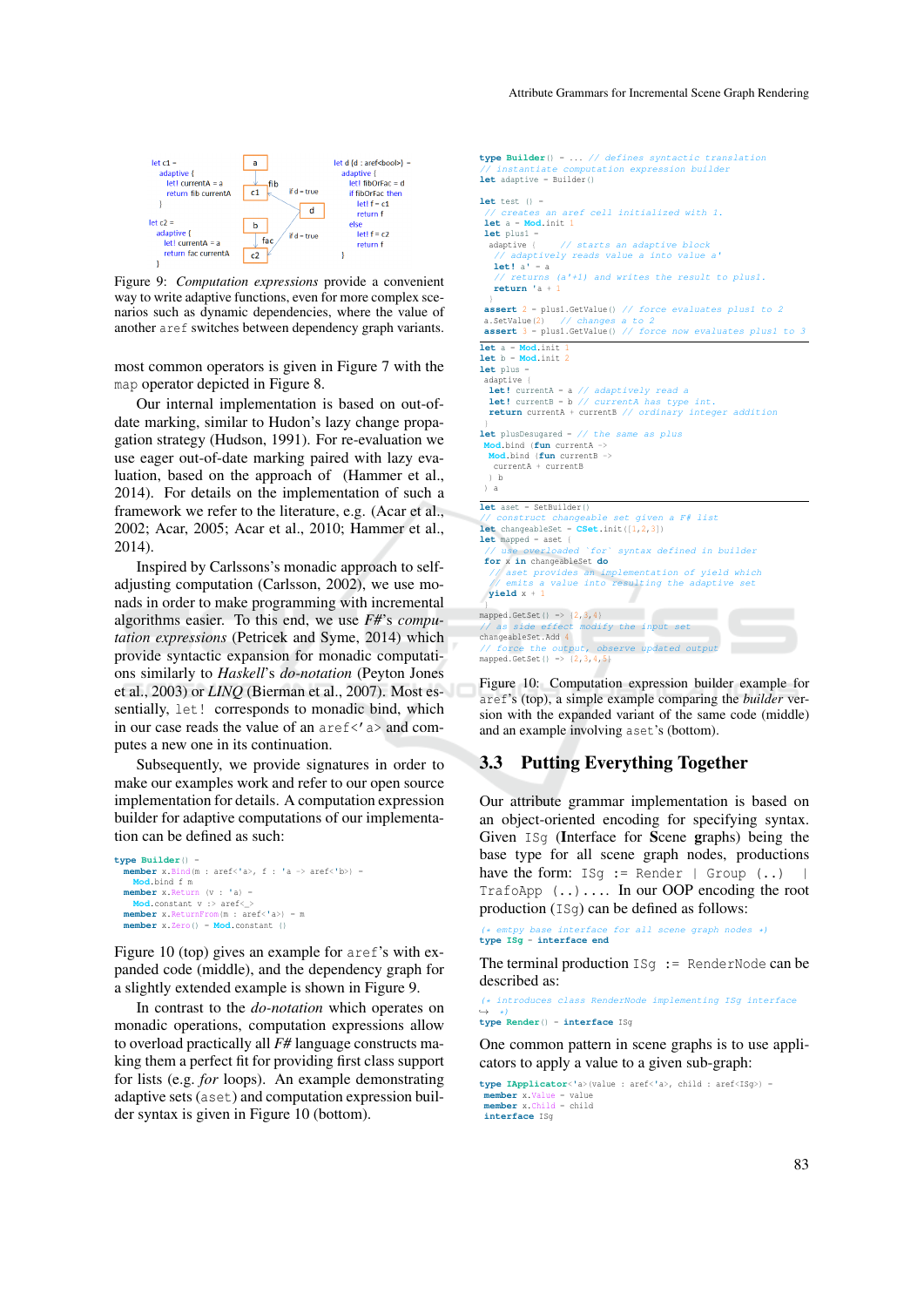```
[<Semantic>] (* runtime attribute which makes members
,→ available as ag rules to used by the system *)
type RenderJobs() =
      create a render object using the local transformation
let createRenderJob (n : Render) (t : Trafo3d) : RenderObject = ....<br>// defines a member RenderObject for type RenderObject
 // defines a member RenderObject for type RenderObject
member sem.RenderObjects(node : Render) =
  aset {
          .<br>eries inherited attribute Trafo
  let! trafo = node?Trafo
                 roue:11a10<br>Waraw call and yield it into the set
  yield createRenderJob node trafo
 }
member sem.RenderObjects( g : Group) : aset<RenderObject> =
 aset {
        .<br>incrementally loop over sub scene graph set
   for x in g.children do
                            attribute for the child
   let ro = x?RenderObjects()
           eld the computed set of render objects
    yield! ro
 }
// ddefault rule for all nodes of type IApplicator<'a>
member x.RenderObjects(app : IApplicator<'a>):aset<RenderObject>=
     aset {
       let! child = app.Child // adaptively read the sub
      yield! child?RenderObjects()
 }
member x.Trafo( trafo : TrafoApp) : unit =
    // applies local trafo to its sub graph
              'assigns` the inherited attribute
  trafo.Child?Trafo <- trafo.Value
```
Figure 11: Semantic functions for synthesizing render objects from a scene graph.

Let us now define a node which applies a transformation (as aref since it should be changeable) to a subgraph (i.e. the production  $ISq := Transform ISq$ ) and a group node with an arbitrary number of children:

**type TrafoApp**(value : aref<Trafo3d>, child : aref<ISg>) = **inherit** IApplicator<Trafo3d>(value,child) **type**  $Group = {$  children :  $asset \leq 1$ Sg> **with interface** ISg

The semantics for synthesizing render objects is given in Figure 11. All semantic functions have type aset<RenderObject> reflecting the fact that their result is an adaptive computation yielding a set of render objects. The rule for Trafo assigns an aref containing the applied transformation to its modifiable children.

#### 3.4 Extensibility: Adding Operations

As an example for *adding operations*, we extend the system with the ability to compute the bounding box of an ISg. In object-oriented design, this additional method would require to modify *all* implementations (see the *expression-problem* (Wadler, 1998)). In contrast, our approach is extensible regarding operations and Figure 12 shows an example implementation. For leaf nodes we simply return the object space bounding box, lifted into a modifiable by utilizing the adaptive builder. For group nodes, we internally use an adaptive version of the fold function for combining the bounding boxes adaptively. For applicators we simply

```
[<Semantic>]
type BoundingBoxSem() =
 member x.BoundingBox(r : Render) =
 adaptive {
   return r.BoundingBox
 }
member x.BoundingBox(app : IApplicator<'a>) : aref<BoundingBox> =
  adaptive {
let! child = app.Child
    return child?BoundingBox()
 }
member x.BoundingBox(trafo : TrafoApp) : aref<BoundingBox> =
  adaptive \cdotlet! child = trafo.Child
    let! childBB = child?BoundingBox()
let! trafo = trafo.Value
    return transform trafo childBB
 }
member x.BoundingBox(g : Group) : aref<BoundingBox> =
  combineBoundingBox g.children
```
Figure 12: Semantics for bounding box computation. Nodes of type TrafoApp are handled explicitly in order to transform the computed bounding box, while others are handled implicitly by the IApplicator function.

compute the bounding box for the child and return the result, while for transformation nodes, we compute the bounding box of the child graph and transform it appropriately.

### 3.5 Extensibility: Adding Nodes

Let us now extend the system with a new node which toggles between a high-quality and a simplified representation of the scene. Figure 13 shows the new node and specialized semantics for existing synthesized attributes, like bounding boxes and render objects.

Note that, not all types need to be handled here, since unrelated nodes, such as TrafoApp are automatically handled by the semantic function for IApplicator previously defined.

# 4 EVALUATION AND DISCUSSION

The evaluation of our system is twofold. Firstly, does our approach really provide a valid solution to scene graph programming and how does it compare to existing systems? Secondly, since our implementation focuses on a succinct implementation and a clean separation of data and semantics, we are interested in actual run-time performance.

### 4.1 Comparison to Related Work

Our new approach solves the following problems that are typical in current systems:

Modularity. Most rendering systems using scene graph traversal are implemented in an object-oriented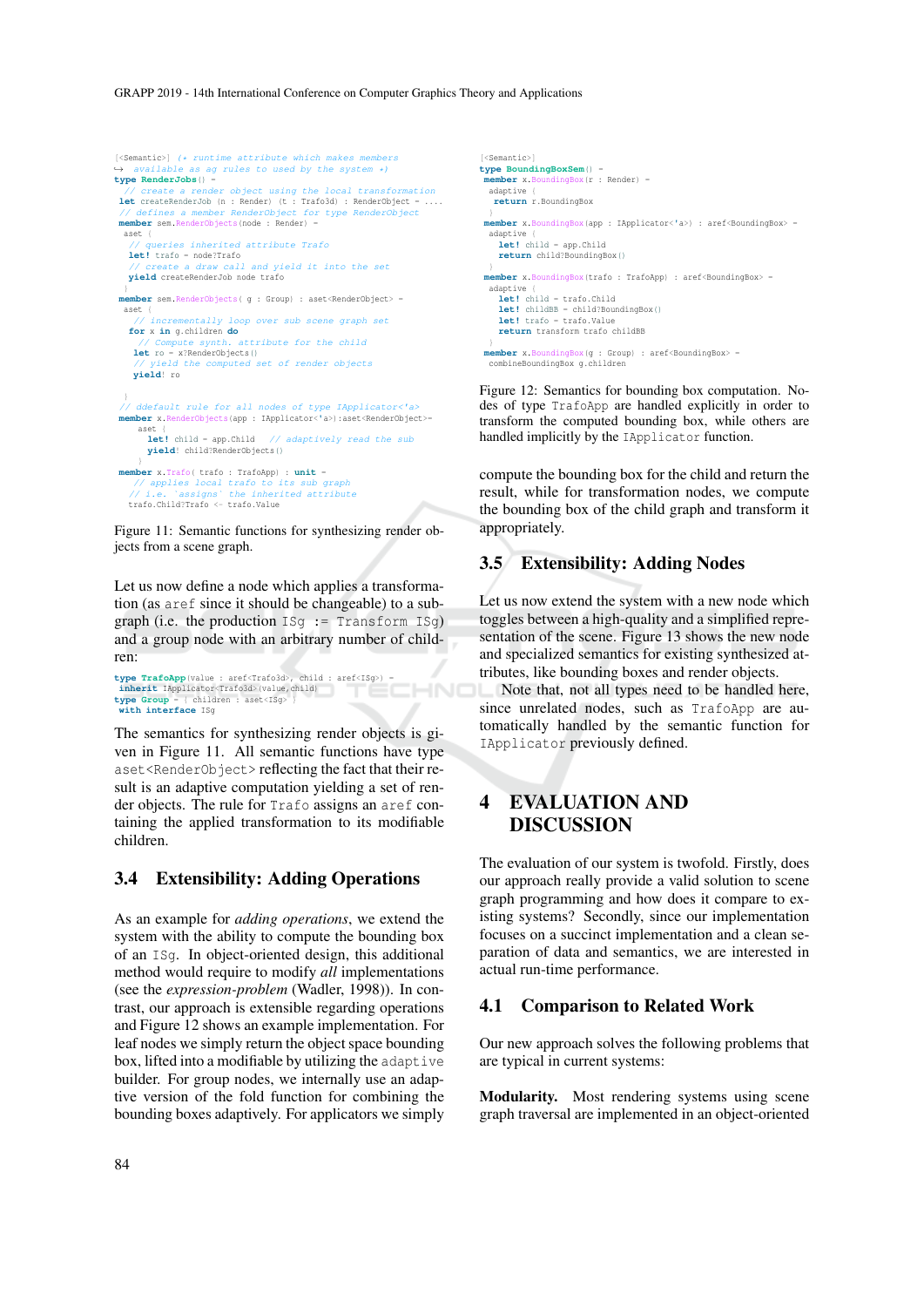```
type LevelOfDetail =
  { simple : aref<ISg>; // represent low quality version of the contained sub graph (fast rendering)
// note that, in order to allow dynamic changes for those sub graphs,
              use aref<ISg> instead of plain ISg.
  detailed : aref<ISq>; // represent high quality version of the contained sub graph (slow rendering)<br>useSimple : BoundingBox -> bool // given the world space bounding box of the child graph, compute whether simple<br>} wit
[<Semantic>]
type LodSemantic() =
      member x.BoundingBox( lod : LevelOfDetail) = adaptive { return! lod.simple?BoundingBox() }
 member x.RenderObjects( lod : LevelOfDetail ) : aset<RenderObject>
    \det I low = lod.simple
     let! low = lod.simple // read the simple version adaptively<br>let! box3d = low?BoundingBox() // adaptively synthesize bounding box attribute for the child<br>match lod.useSimple box3d with // apply lod decision function<br>| t
     | false -> let! high = lod.detailed // adaptively read detailed child graph
yield! high?RenderObjects() // synthesize render jobs for high
```
Figure 13: Extending the scene graph with a new node type for specifying level-of-detail syntactically. Note that, we do not need to add semantic functions for unrelated nodes such as TrafoApp, since the previously defined semantic function for IApplicator covers this case.

style, where each node needs to implement all necessary methods for scene graph management and traversal, e.g. OpenSceneGraph (Burns and Osfield, 2004). Adding scene graph nodes can be easily accomplished, but adding new operations usually is fairly intricate, e.g. for the visitor pattern all implementations need to be modified. Our declarative definition of both scene graph structure and attributes, makes it simple to add both nodes *and* operations.

}

Communication. Via attributes, our approach intrinsically supports declarative data-flow between semantically related nodes, without the need for using ad hoc mechanisms, such as user-defined global state.

Dynamism. Another source of complexity in many systems is dynamic data, ubiquitous in many visualization tasks. Tobler introduced a separate, semantic scene graph in order to allow dynamic changes in an associated rendering scene graph, which needs to be explicitly implemented (Tobler, 2011). Our incremental evaluation EDSL provides an automatic solution for this idea by implicitly tracking changes to all inherited and synthesized attributes.

Efficiency. As scene graph traversal quickly becomes a bottleneck for large scenes (Wörister et al., 2013), systems either directly optimize scene graphs by applying persistent transformations for compacting the graph (Strauss and Carey, 1992), or use caching in order to reduce traversal overhead (Durbin et al., 1995; Wörister et al., 2013). Instead of fighting symptoms, our approach effectively decouples runtime cost from scene graph complexity via incremental evaluation. This greatly reduces or, in absence of change, even eliminates traversal overhead.

Interopability. Most visualization systems require developers to convert all domain-specific data into framework-specific structures. This is costly in terms of runtime and memory. Our system allows to directly leverage existing types and data structures without modification by specifying application-specific semantic functions instead of implementing a predefined set of functions or interfaces. As an example, consider the assimp library<sup>5</sup> with its own scene graph, which has been integrated into our system by providing semantic functions interacting with the compiled types in the assimp library.

#### 4.2 Performance

Our proposed incremental system has runtime complexity proportional to change  $O(\Delta)$  as opposed to  $O(n)$  in traversal-based systems. Asymptotically, we therefore outperform classical non-incremental systems independent of implementation technique or optimizations. In practice, this holds true only for reasonable scenes which change gradually over time.

When discussing tradeoffs of our system, we need to distinguish the two main sources of overhead. First, incremental evaluation requires to maintain a dependency graph, and second, attributes need to be resolved at runtime, involving a dictionary lookup.

Clearly, after initialization, the overhead is zero for static scenes. If no dependencies change, no reevaluation takes place and no attributes need to be computed. With increasing size of change, we expect change propagation cost to increase, and eventually to reach a point where the cost of maintaining the dependency graph outweighs its benefit. Thus, the fraction of change per frame seems to be the parameter best describing the tradeoffs in our system.

We compare three different implementations to better understand when this crossover occurs. 1. An optimized implementation of classical scene graph

<sup>5</sup>The open asset import library http://assimp. sourceforge.net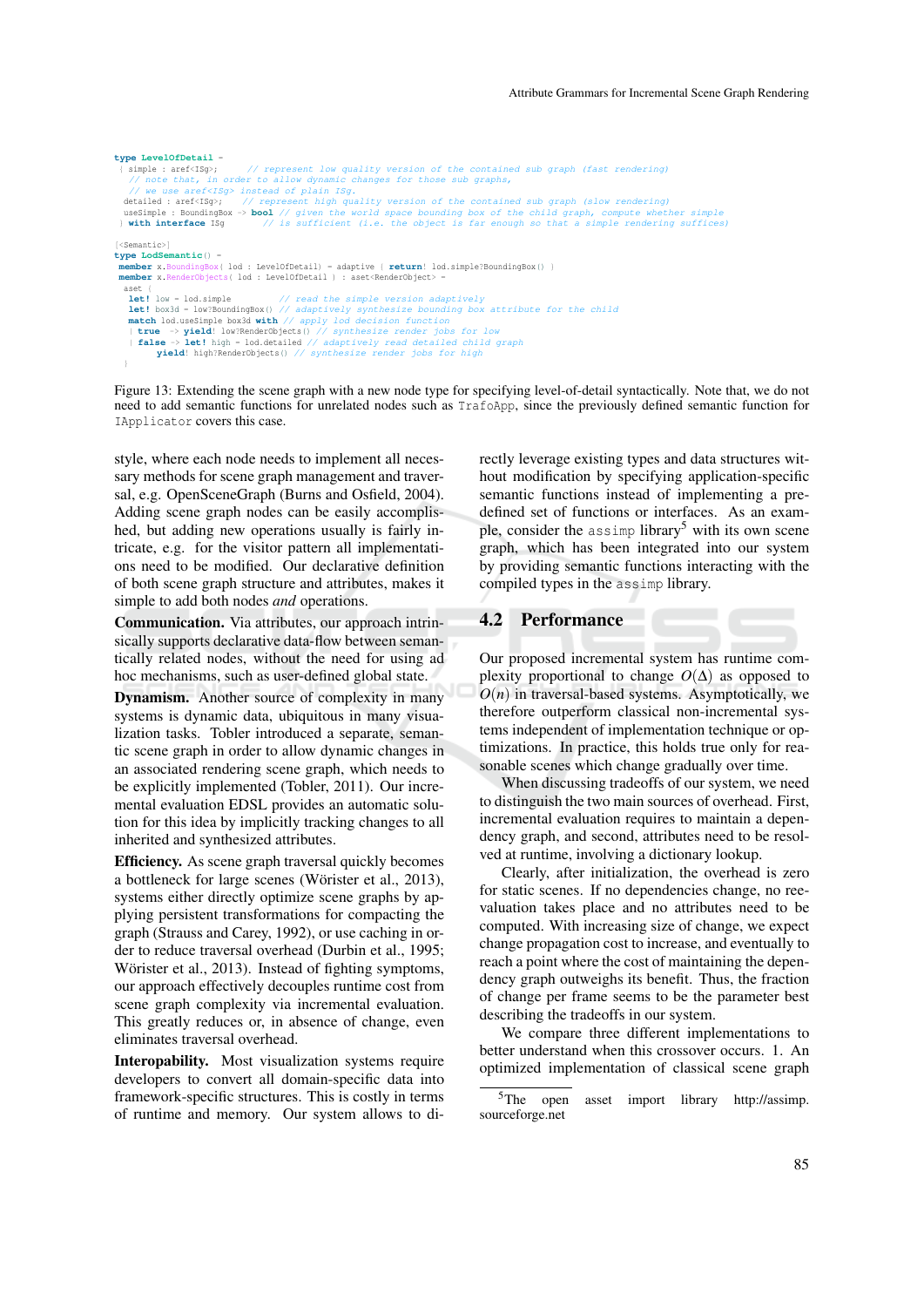traversal. We use the *semantic scene graph* as it is closest with respect to extensibility and expressiveness. 2. Our system. 3. Our system, but with hard-wired attribute grammar evaluation in order to separate overhead from incremental evaluation and to simulate an optimal attribute grammar implementation.

For 1 we measure the time to perform the update and traverse the scene without executing rendering specific code. This effectively simulates an underlying zero-overhead graphics API and GPU driver. For 2 and 3 we update the scene and loop over the set of render objects. In each case we measure the average runtime over 30 update/loop cycles. Note, that at startup, we once perform a dry run to avoid measuring unrelated JIT initialization costs.

In order to adequately test the limits of our approach, we created two test setups deliberately introducing maximum stress in the two main components of our system.

First we investigate the performance of the incremental system regarding to value changes in an artificial test scene with 9000 leaf nodes, each with its own transformation node as well as a group node on top.

The benchmark shows (see Figure 14) that changing values in the scene graph indeed is roughly proportional to the number of value changes and the involved overheads seem reasonable. Beside from runtime costs we measured approximately factor 4 in memory footprint, mostly for storing the dependency graph.



Figure 14: Runtime in *ms* for varying number of changes (from no change, to modifying all 9000 transformations). For a fair comparison, our system performs updates and loops over the resulting aset, thus for 0 updates, we still spend some milliseconds in that loop. The *manually tuned traversal* version tracks dependencies, but the incremental change propagation algorithm directly manipulates transformation values of the render objects, involving no additional overhead. As it turns out the incremental evaluation system performs well for this task and outperforms the classic traversal based approach since its runtime is proportional to size of the change.

Note that attribute grammar evaluation incurs no overhead in this setting. Furthermore, since due to



Figure 15: Runtime in *ms* for varying size of structural change (removed and created nodes) for a scene with 9000 leaf nodes. Starting at 3000 changes per frame, i.e. one third of the scene, reevaluation takes longer than simply traversing the scene using the *semantic scene graph* approach. With the *manually tuned traversal*, which tracks dependencies but only handles required attributes, i.e. does not resolve attributes at runtime, the cost of our naive implementation becomes apparent. In a nutshell, our general but naive implementation pays off as long as less than one third of the scene is replaced per frame.

incremental evaluation value changes directly modify the affected data (transformation values of render objects in our case), no attributes need to be computed. Thus, for value changes, in contrast to traversal based approaches, we only pay traversal cost once on construction instead of each frame. Although such value changes are the most frequent change in many use cases, often the scene changes modify not only values within the scene graph but also its structure (e.g. new characters spawn in a game scene). Although less frequent, we need to analyze this type of change. In another test setup, instead of modifying the transformation values within the scene we modify whole subgraphs and replace old parts with new scene graphs (see Figure 15). Although the attribute grammar evaluation incurs significant cost, almost one third of the scene can be modified until traditional scene graph implementations perform better. Although this is an artificial setting and scenes typically change gradually (typically not one third of the scene is replaced in one frame), the cost is not neglectable. A better attribute grammar implementation could improve on that, but in practice this worst-case rarely happens and the advantages outweigh the cost in most use cases.

Although our system performs reasonable for typical workloads with semi-static scenes, we see further potential for optimization.

The most promising being low level optimizations enabled by incremental change tracking. By using callbacks from the dependency graph, operations such as re-recording command lists/buffers could be triggered much more targeted. Moreover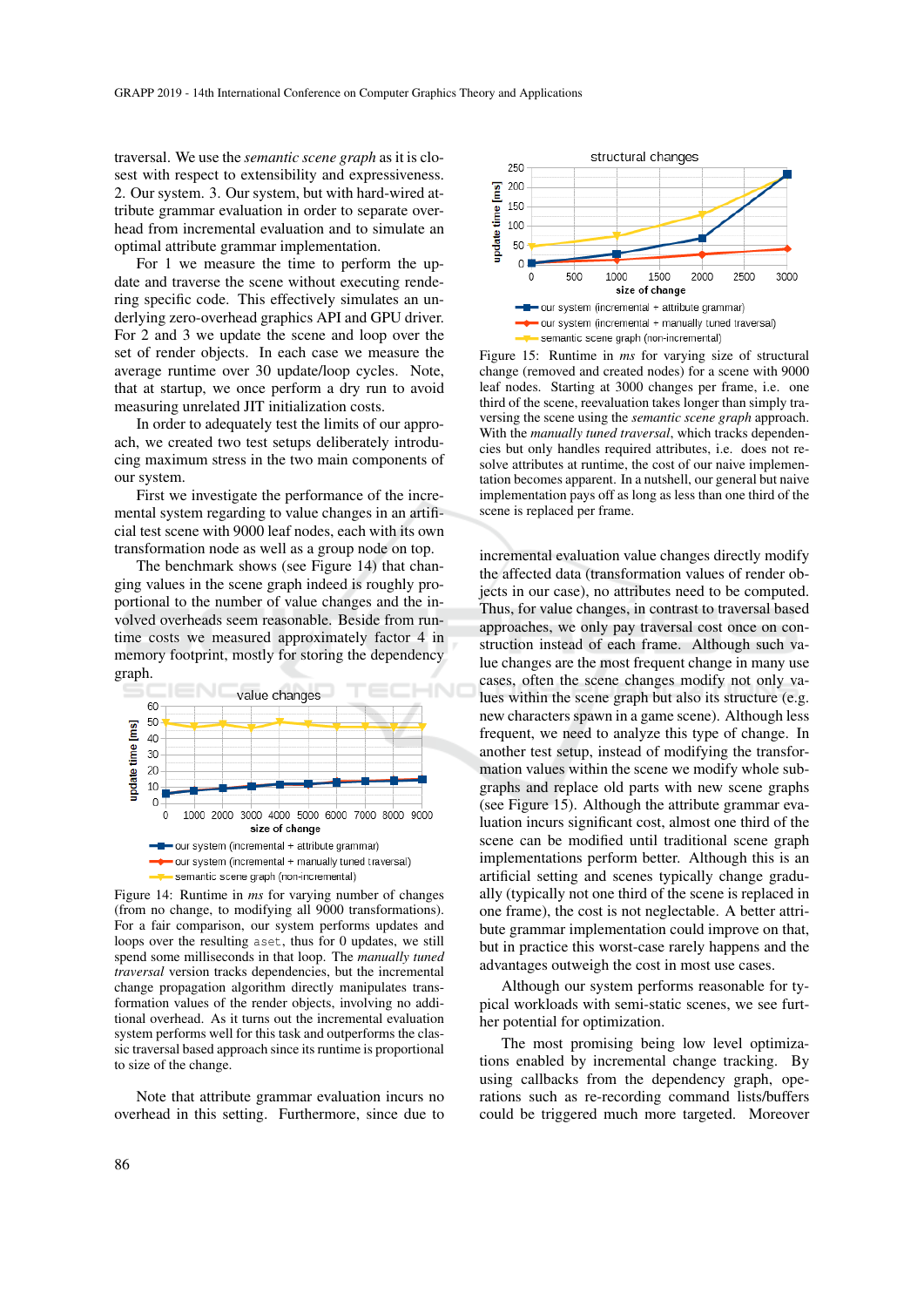this work should motivate and enable research in connecting methods particularly developed for highperformance rendering (e.g. (Wörister et al., 2013; Haaser et al., 2015)) with domain specific languages for scene and interaction specification (e.g. Vegalite's grammar (Satyanarayan et al., 2017)). Another interesting research direction might be to connect declarative scene descriptions to shader-centered methods as recently explored by He et al. (He et al., 2017).

### 4.3 Experience and Future Work

Clean concepts and semantics are noble goals. Our experience with the system shows that a declarative approach greatly reduces application complexity without sacrificing expressiveness and performance and that attribute grammars give structure to computer graphics problems. In previous versions of our system we used conventional scene graph implementations, and it was crucial for our new approach to compose with existing code and not to alienate developers with too many tools and abstraction layers. In retrospect we find that our new implementation is much smaller, while having many more features, is easier to work with and easier to extend. In the future we would like to improve our naive attribute grammar implementation with native code generation in order to push even more towards high-performance rendering.

SCIENCE *A*ND

# 5 CONCLUSIONS

Although concepts from computer language theory are applicable to a wide range of use cases, we see surprisingly little interdisciplinary work in this regard. In this paper, we demonstrated a non-trivial application of attribute grammars and self-adjusting computation in the field of visual computing. As our evaluation shows, this approach solves a number of typical problems of state-of-the-art scene graph systems in a clean and well-founded manner.

'ECHN(

### ACKNOWLEDGEMENTS

We would like to thank Robert F. Tobler for all his contributions — rest in peace.

VRVis is funded by BMVIT, BMDW, Styria, SFG and Vienna Business Agency in the scope of CO-MET - Competence Centers for Excellent Technologies (854174) which is managed by FFG.

# REFERENCES

- Acar, U. A. (2005). *Self-adjusting computation*. PhD thesis, Carnegie Mellon University, Pittsburgh, PA, USA.
- Acar, U. A., Blelloch, G., Ley-Wild, R., Tangwongsan, K., and Turkoglu, D. (2010). Traceable data types for self-adjusting computation. In *Proc. of the 2010 ACM SIGPLAN conference on Programming language design and implementation*, PLDI '10, pages 483–496, New York, NY, USA. ACM.
- Acar, U. A., Blelloch, G. E., and Harper, R. (2002). Adaptive functional programming. In *Proceedings of the 29th ACM SIGPLAN-SIGACT symposium on Principles of programming languages*, POPL '02, pages 247–259, New York.
- Bierman, G. M., Meijer, E., and Torgersen, M. (2007). Lost in Translation: Formalizing Proposed Extensions to C#. *SIGPLAN Not.*, 42(10):479–498.
- Burns, D. and Osfield, R. (2004). Open Scene Graph A: Introd., B: Examples a. Applications. In *Proc. of the IEEE Virtual Reality 2004*, VR '04, page 265, Washington.
- Carlsson, M. (2002). Monads for incremental computing. In *Proc. of the 7th ACM SIGPLAN internat. conf. on Func. progr.*, ICFP '02, pages 26–35, New York.
- Durbin, J., Gossweiler, R., and Pausch, R. (1995). Amortizing 3D Graphics Optimization Across Multiple Frames. In *Proceedings of the 8th Annual ACM Symposium on User Interface and Software Technology*, UIST '95, pages 13–19, New York.
- Ekman, T. and Hedin, G. (2007). The JastAdd system modular extensible compiler construction. *Sci. Comput. Program.*, 69(1-3):14–26.
- Haaser, G., Steinlechner, H., Maierhofer, S., and Tobler, R. F. (2015). An Incremental Rendering VM. In *Proc. of the 7th Conference on High-Performance Graphics*, HPG '15, pages 51–60, New York, NY, USA. ACM.
- Hammer, M. A., Phang, K. Y., Hicks, M., and Foster, J. S. (2014). Adapton: Composable, demand-driven incremental computation. In *Proceedings of the 35th ACM SIGPLAN Conference on Programming Language Design and Implementation*, PLDI '14, pages 156–166, New York.
- He, Y., Foley, T., Hofstee, T., Long, H., and Fatahalian, K. (2017). Shader components: Modular and high performance shader development. *ACM Trans. Graph.*, 36(4):100:1–100:11.
- Hudson, S. E. (1991). Incremental attribute evaluation: a flexible algorithm for lazy update. *ACM Trans. Program. Lang. Syst.*, 13(3):315–341.
- Jeff, B., Wallez, C., Tavenrath, M., Kilgard, M., Emmons, J., and Ludwig, T. (2015). NVidia command list. https://www.khronos.org/registry/OpenGL/ extensions/NV/NV command list.txt. accessed Oct '18.
- Khronos Group, I. (2016). Vulkan 1.0 specification. https://www.khronos.org/registry/vulkan/specs/ 1.0/pdf/vkspec.pdf. accessed Oct '18.
- Knuth, D. E. (1968). Semantics of context-free languages. *Mathematical systems theory*, 2:127–145.